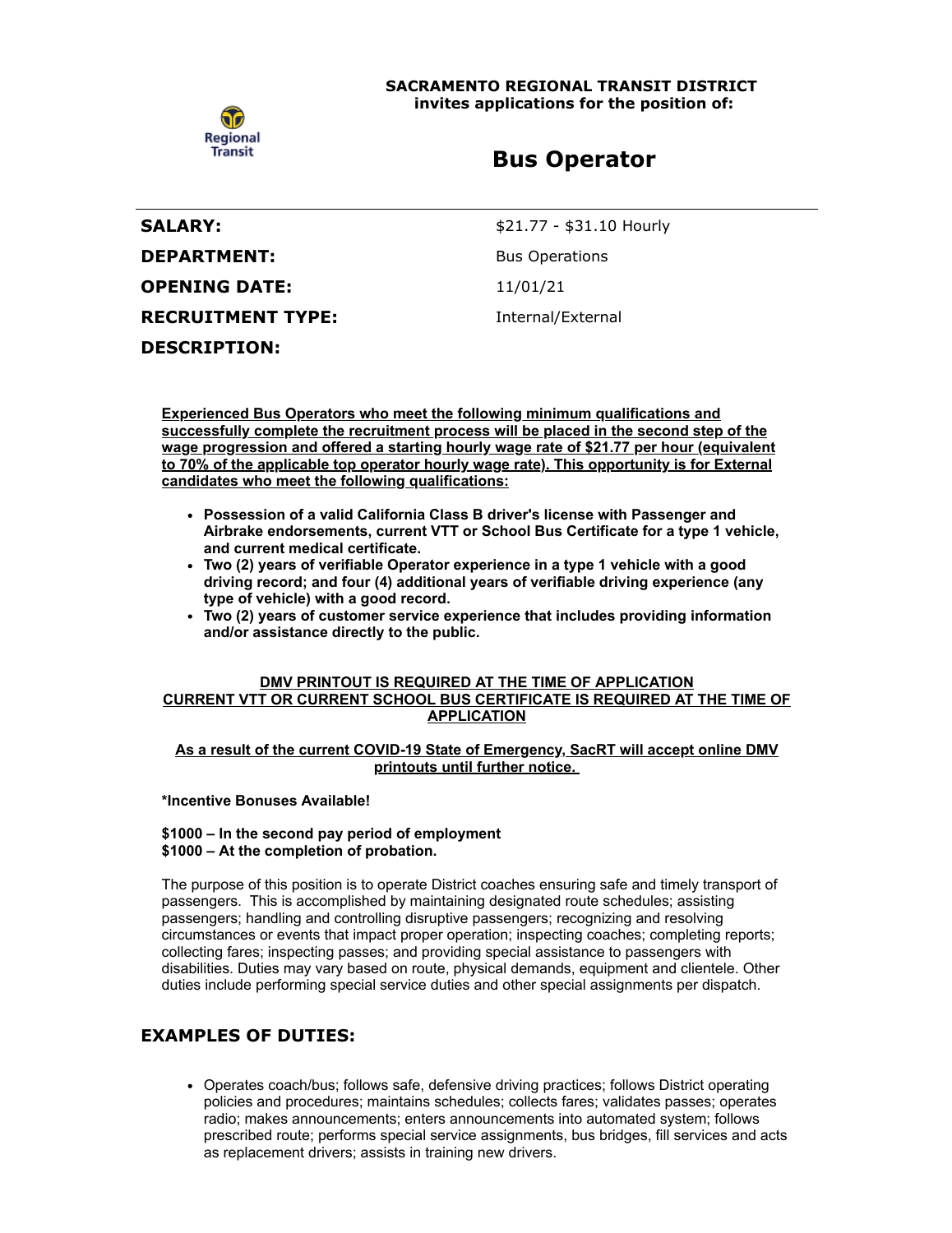- Performs customer service activities; reacts to and manages passenger conflicts and disruptive/hostile/abusive passengers; assists passengers with directions, information, rules, and regulations; assists with 911 emergency situations as directed; assists boarding/exiting passengers; assists with securing carts, strollers, luggage, and other belongings; assists passengers who need special assistance.
- Performs pre-trip safety inspection; conducts coach inspections as needed; promotes passenger safety awareness; identifies potential safety concerns; reports coach trouble/malfunction, traffic problems, road hazards and accidents; troubleshoots en route problems; reports unusual activities to Police; completes paperwork including time slips, day card, arrival and departure times, occurrence/incident reports, passenger counts, types of fares used, and log books.

*Initially candidate will be appointed to the classification of Community Bus Services (CBS) Operator starting with Microtransit service, then CBS neighborhood service and then to main line service.*

### **MINIMUM QUALIFICATIONS:**

**Formal Education:** High School Diploma or GED equivalent.

**Experience:** Two (2) years of customer service experience that includes providing information and/or assistance directly to the public and two (2) years of verifiable Operator experience in a type 1 vehicle with a good driving record; and four (4) additional years of verifiable driving experience (any type of vehicle) with a good record.

**Certification & Other Requirements:** Possession of a valid California Class B driver's license with Passenger and Airbrake endorsements, current VTT or School Bus Certificate for a type 1 vehicle, and current medical certificate.

**Candidates must submit a DMV printout at time of application, dated no more than ten (10) days prior to the date you submit your application, in order to be considered. Only DMV printouts issued by the Department of Motor Vehicles are acceptable. As a result of the current COVID-19 State of Emergency, SacRT will accept online DMV printouts until further notice.**

## **FILING INSTRUCTIONS/SUPPLEMENTAL INFORMATION:**

Meeting the minimum qualifications does not guarantee that a candidate will be invited to participate in other examination segments of the selection process. An employment application and DMV printout, as outlined above, is required for this position. Applications, job announcements, and copies of the complete job description are available through our website at www.sacrt.com.

**Completed employment application, DMV printout, VTT or school bus certificate as outlined above, must be submitted online. RT will not process incomplete applications. Resumes are not accepted in lieu of an application, but may be included with the application.** For more information on benefits, a summary sheet is available from the Human Resources Department. The Human Resources Department will make reasonable efforts in the recruitment process to accommodate candidates with disabilities. For more information, contact the Human Resources Department at (916) 556-0298.

**\*Incentive Program effective as of October 16, 2021 training class.**

*As SacRT moves forward with more bus service, the district is now offering new recruitment and retention incentives to hire and keep more highly skilled bus operators.*

*SacRT is offering an Operator Hiring Incentive Program to newly hired operators once they complete two major milestones in the district. The first, an experienced operator will receive \$1000 in the second pay period of employment and a second amount of \$1000 at the completion of probation.*

*If an operator voluntarily terminates employment with SacRT within 24 months of the date of hire, the operator will be required to repay all hiring incentive payments received.*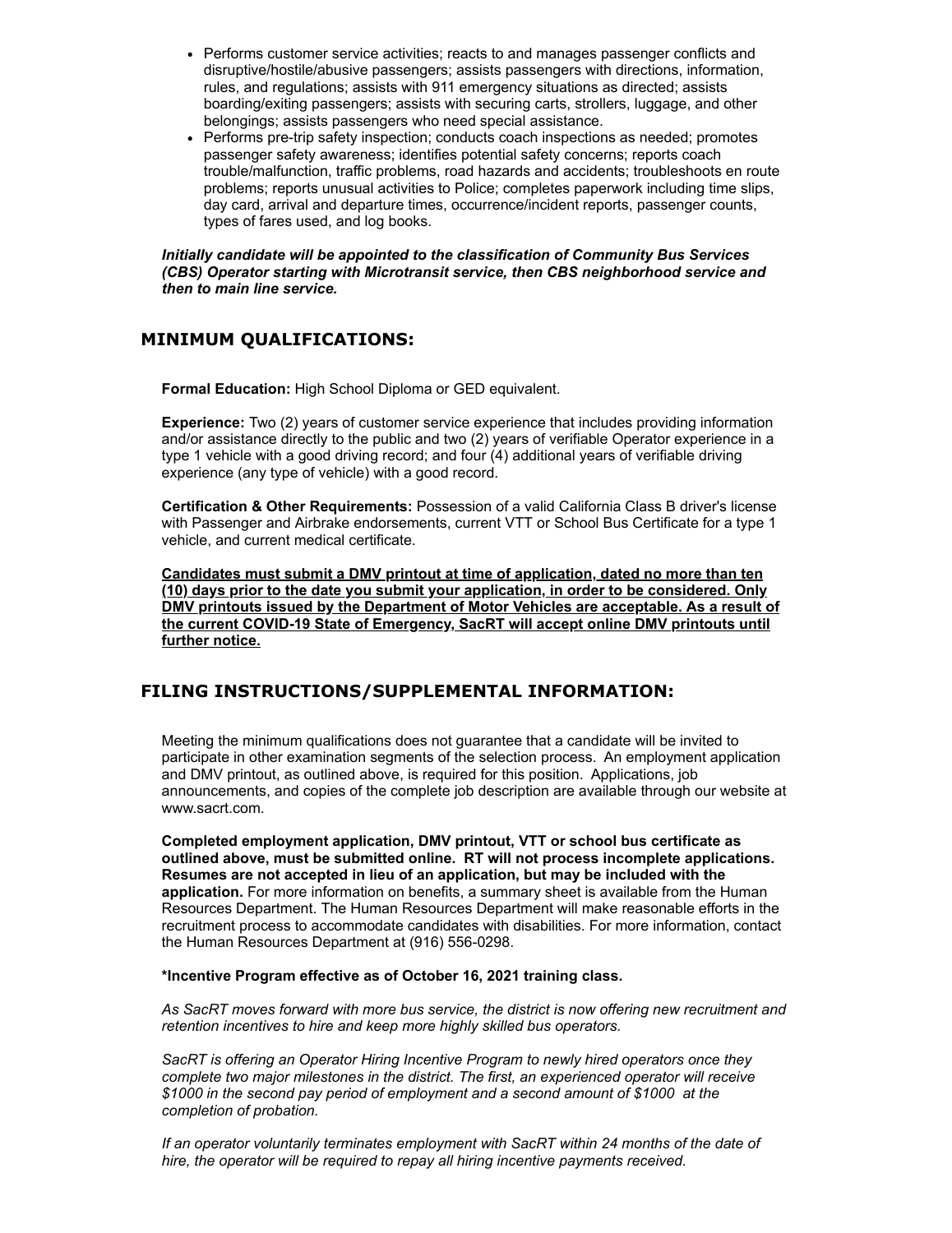*Recruitment incentives and referral incentives do not apply for re-hire applicants.*

*Please note: If you are selected and hired into the Bus Operator position, once you complete training, the District reserves the right to place you into any operator position (i.e.: Community Bus Operator, Bus Operator, and/or Light Rail Operator) based upon District needs.*

#### **SacRT has a stand alone pension plan which is not part of, nor does it have reciprocity with CalPERS.**

**SacRT is an Equal Opportunity and Affirmative Action EOE/AA Employer - Minorities/Women/Disabled/Veterans.**

**This position falls under the ATU, Local 256 Collective Bargaining Unit**

APPLICATIONS MAY BE FILED ONLINE AT: <http://www.sacrt.com/Career/>

Position #2022-BUSOPNOV22 BUS OPERATOR JK

2810 O Street Sacramento, CA 95816 (916) 556-0298

### **Bus Operator Supplemental Questionnaire**

- \* 1. Please describe your vehicle driving experience. In your response, including any commercial, large vehicle, or other transit driving experience you may have. Also, please detail your specific job duties, job title, employer and number of months/years you performed these duties. Please indicate if you have been driving as a licensed driver for at least four years (yes or no), and include the average number of hours you drive per week.
- \* 2. Please describe your work experience providing customer service to the public that includes providing information and/or assistance. In your response detail your specific job duties, job title, employer and number of months/years you performed these duties.
- \* 3. Do you possess a current VTT or School Bus Certificate for a type 1 vehicle? (Must be included as an attachment to your application.)

 $\Box$  Yes  $\Box$  No

\* 4. What is the passenger capacity of the vehicles you have experience operating?

 $\Box$  1 - 15 passengers  $\Box$  16 passengers or more  $\Box$  Both

- \* 5. If applicable, identify the employer and the length of time where you drove each vehicle with capacity of 1 - 15 passengers.
- \* 6. If applicable, identify the employer and the length of time where you drove each vehicle with the capacity of 16 passengers and above.
- \* 7. SacRT operates nearly 24 hours a day, 7 days a week. This job may require you to work early mornings, afternoons, split shifts, nights, weekends, and/or holidays. Is this a requirement that you can meet? (yes or no).